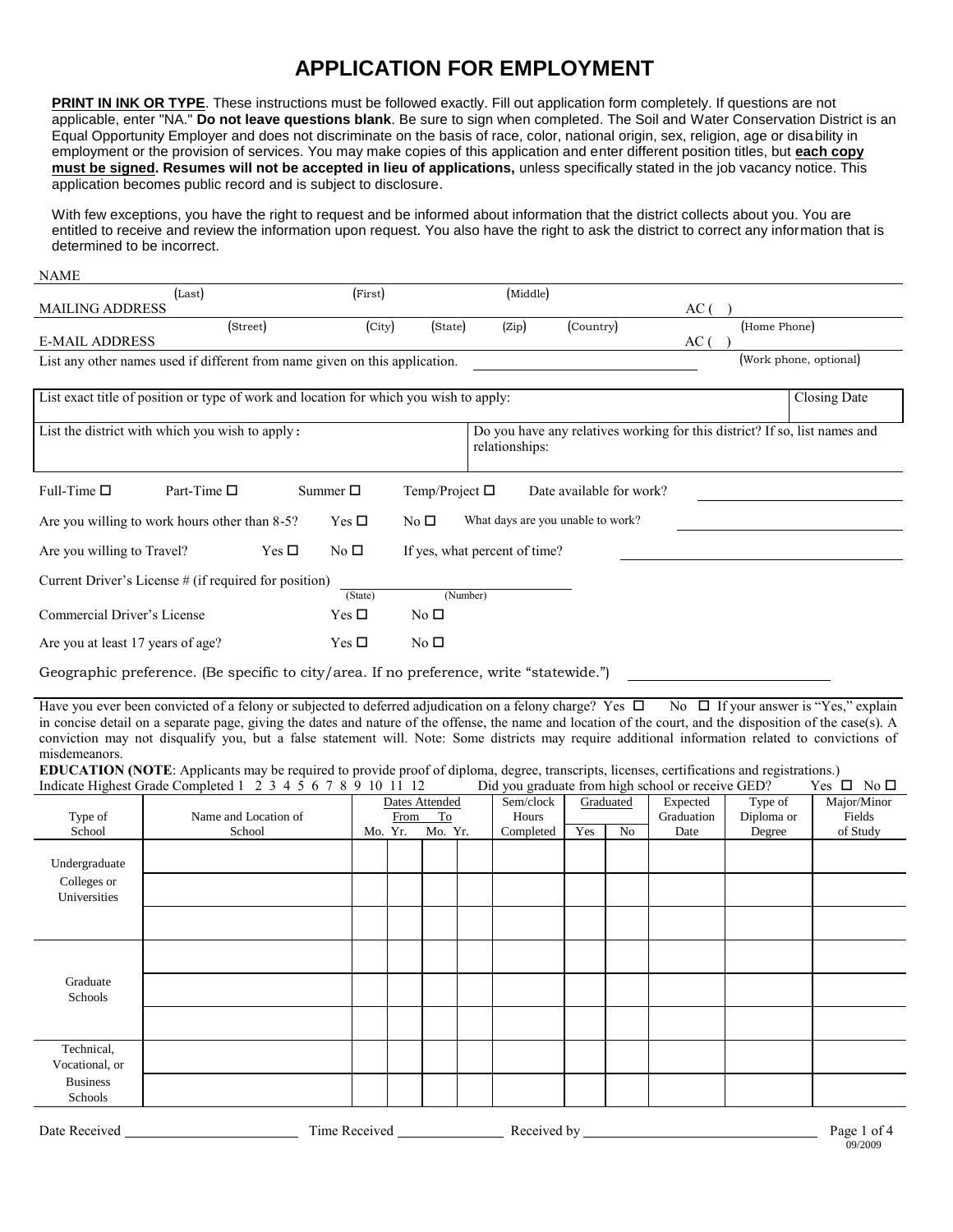## **AN EQUAL OPPORTUNITY EMPLOYER**

If a license, certificate, or other authorization is required or related to the position for which you are applying, complete the following:

|                               |             |              |             | .                                       |
|-------------------------------|-------------|--------------|-------------|-----------------------------------------|
| LICENSE/CERTIFICATION (P.E.,  | Date issued | Date expires | License No. | Issued by/location of issuing authority |
| R.N., Attorney, C.P.A., etc.) |             |              |             | (State or other authority)              |
|                               |             |              |             |                                         |
|                               |             |              |             |                                         |
|                               |             |              |             |                                         |
|                               |             |              |             |                                         |

**Special Training/ Skills/Qualifications:** List all job related training or skills you possess and machines or office equipment you can use, such as calculators, printing or graphics equipment, computer equipment, types of software and hardware. (Attach additional pages, if necessary.)

| Approximately how many words per minutes do you type?                                                                                                                                                                                            |
|--------------------------------------------------------------------------------------------------------------------------------------------------------------------------------------------------------------------------------------------------|
| Sign Language (if required for this position) Yes $\Box$<br>Are you a certified interpreter?<br>No $\square$<br>Yes $\square$<br>No $\square$                                                                                                    |
| Do you speak a language other than English? (If required for this position)<br>Yes $\square$<br>No $\square$                                                                                                                                     |
| Fair $\Box$<br>If yes, what language(s) do you speak?<br>How fluently?<br>Good $\Box$<br>Excellent $\square$                                                                                                                                     |
| Have you ever been employed by any soil and water conservation district?<br>No $\square$<br>Yes $\square$                                                                                                                                        |
| Are you currently employed by another district? Yes $\Box$<br>No $\square$                                                                                                                                                                       |
| If you have been previously employed by any of the districts, list the district:                                                                                                                                                                 |
|                                                                                                                                                                                                                                                  |
|                                                                                                                                                                                                                                                  |
| <b>MILITARY SERVICE</b> (A copy of a report of separation from the Armed Services may be required.)<br>If yes, list type of discharge status<br>Are you a veteran?<br>Yes $\square$<br>No $\square$                                              |
| Dates of Service (From/To)<br>Are you a surviving orphan of a veteran? Yes $\square$<br>No <sub>1</sub><br>Yes $\Box$<br>Are you a surviving spouse of a veteran?<br>No <sub>1</sub><br>If yes, complete dates of service for veteran (From/To): |

## **PLEASE READ THE FOLLOWING STATEMENTS CAREFULLY AND INDICATE YOUR UNDERSTANDING AND ACCEPTANCE BY SIGNING IN THE SPACE PROVIDED**

- 1. I certify that all the information provided by me in connection with my application, whether on this document or not, is true and complete, and I understand that any misstatement, falsification, or omission of information may be grounds for refusal to hire or, if hired, termination.
- 2. I understand that as a condition of employment, I will be required to provide legal proof of authorization to work in the  $U.S.$
- 3. I understand that some Districts require all males who are 18-25 and required to register with the Selective Service to present either proof of registration or exemption from registration upon hire.
- 4. I understand that some districts will check with the Texas Department of Public Safety, the Federal Bureau of Investigation or other organizations for any criminal history in accordance with applicable statutes.
- 5. I authorize any of the persons or organizations referenced in this application to give you any and all information concerning my previous employment, education, or any other information they might have, personal or otherwise, with regard to any of the subjects covered by this application, and I release all such parties from all liability from any damages which may result from furnishing such information to you.

**THIS APPLICATION MUST BE SIGNED:** 

Signature – Applicant Date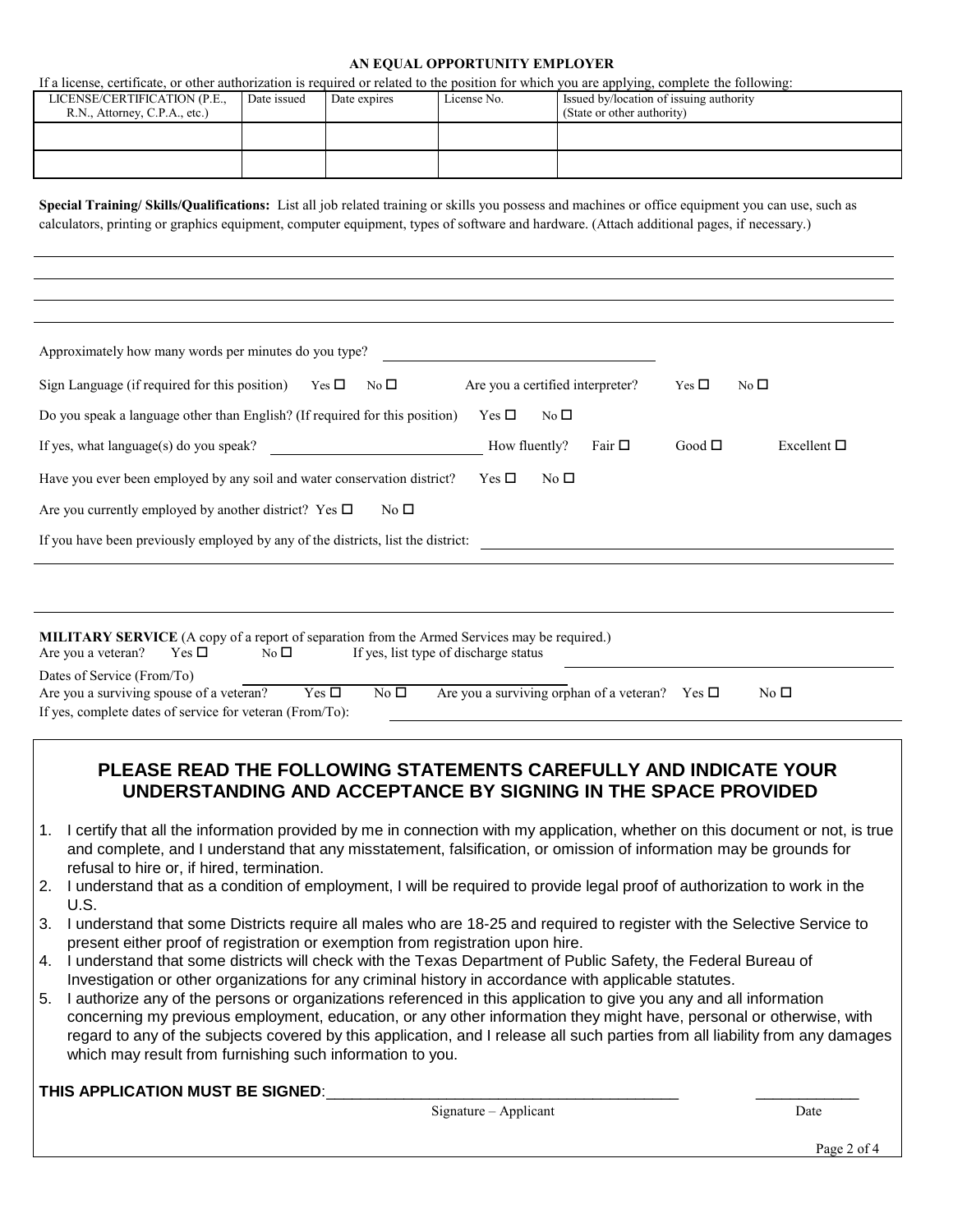## **EMPLOYMENT HISTORY**

This information will be the official record of your employment history and must accurately reflect all significant duties performed. Summaries of experience should clearly describe your qualifications.

- 1. Include ALL employment. Begin with your current or last position and work back to your first. Employment history should include **each position** held, even those with the same employer.
- 2. Employer mailing addresses must be complete, including zip code.
- 3. Answer all questions and completely summarize your experience including technical and managerial responsibilities and any special training, skills and qualifications for each position you have held.

If you need additional space to adequately describe your employment history, you may use this employment history sheet or attach a typed employment history providing the same information in the same format as the application form.

Name

|                       |                               |            |                     | Last Name                     |            |              | First Name                               | Middle Name                         |                                           |
|-----------------------|-------------------------------|------------|---------------------|-------------------------------|------------|--------------|------------------------------------------|-------------------------------------|-------------------------------------------|
| <b>Position Title</b> |                               |            |                     |                               |            |              |                                          | Immediate Supervisor                | Full-Time                                 |
| Employer:             |                               |            |                     |                               |            |              |                                          |                                     | Part-Time                                 |
|                       | Mailing Address:              |            |                     |                               |            |              |                                          | Name                                | Summer                                    |
|                       | City and State/Zip:           |            |                     |                               |            |              |                                          | Title                               | Temp/Project                              |
|                       | Employer's Telephone No. AC() |            |                     |                               |            |              |                                          | Supervisor's Telephone No.          | Give average number                       |
| <b>Starting Date</b>  |                               |            | <b>Leaving Date</b> |                               |            | Current/     | Technical                                | AC( )                               | of hours worked per-                      |
| Mo                    | Day                           | ${\rm Yr}$ | $\rm Mo$            | Day                           | ${\rm Yr}$ | Final Salary | Non-managerial                           | If supervisory, number of employees | week if part-time                         |
|                       |                               |            |                     |                               |            |              | Supervisory/Managerial                   | you supervised                      |                                           |
|                       | Specific reason for leaving:  |            |                     |                               |            |              |                                          |                                     |                                           |
| <b>Position Title</b> |                               |            |                     |                               |            |              |                                          | Immediate Supervisor                | Full-Time                                 |
| Employer:             |                               |            |                     |                               |            |              |                                          |                                     | Part-Time                                 |
|                       | Mailing Address:              |            |                     |                               |            |              |                                          | Name                                | Summer                                    |
|                       | City and State/Zip:           |            |                     | Employer's Telephone No. AC() |            |              |                                          | Title                               | Temp/Project                              |
| <b>Starting Date</b>  |                               |            | <b>Leaving Date</b> |                               |            | Current/     | Technical                                | Supervisor's Telephone No.<br>AC( ) | Give average number                       |
|                       |                               |            |                     |                               |            |              |                                          | If supervisory, number of employees | of hours worked per-<br>week if part-time |
| Mo                    | Day                           | Yr         | Mo                  | Day                           | Yr         | Final Salary | Non-managerial<br>Supervisory/Managerial | you supervised                      |                                           |
|                       | Summary of experience:        |            |                     |                               |            |              |                                          |                                     |                                           |
|                       |                               |            |                     |                               |            |              |                                          |                                     |                                           |